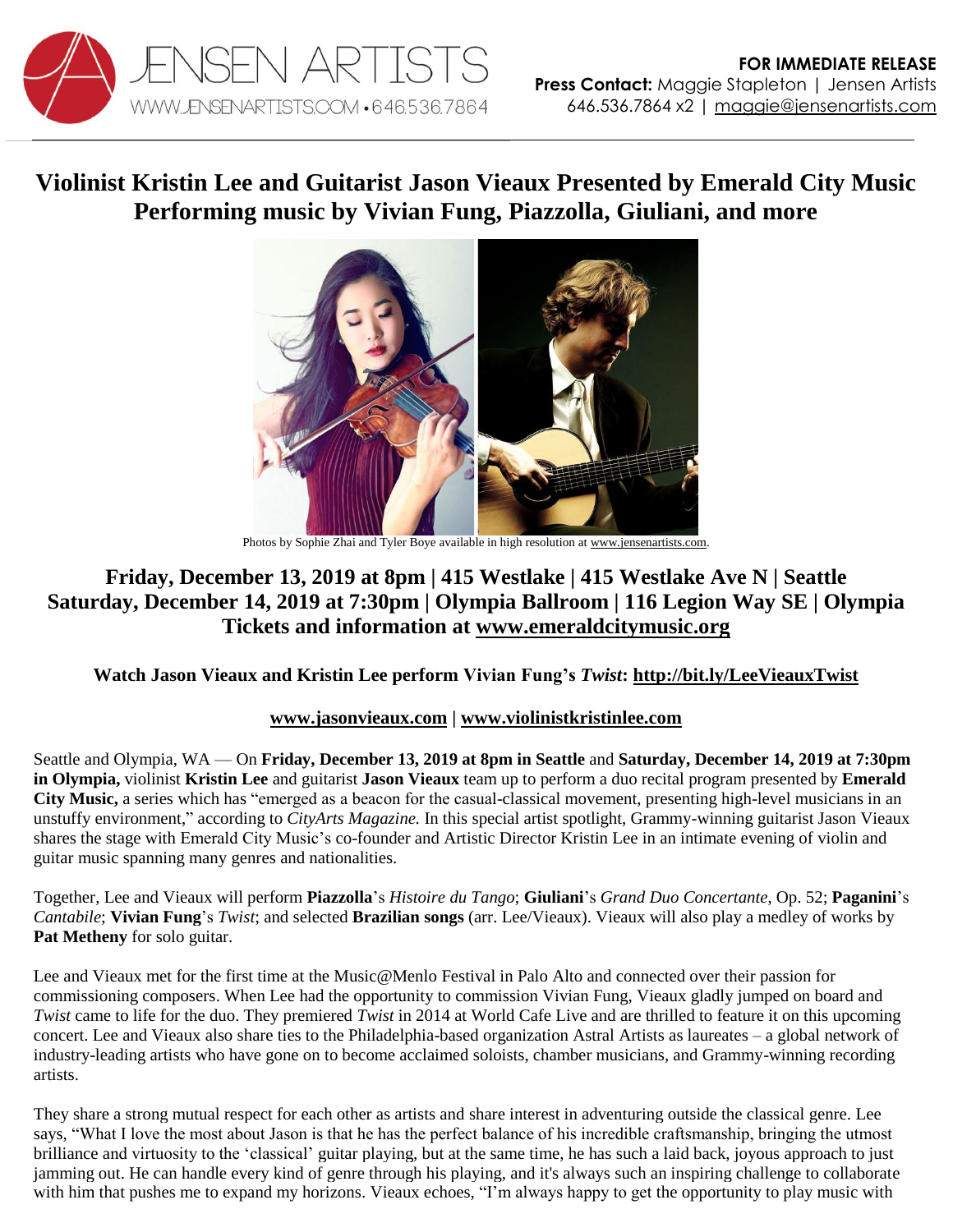Kristin, because she is such an expressive, virtuosic, and powerful musician. I've also admired her versatility and willingness to experiment with many styles of music – she can collaborate with seemingly anyone. Kristin has already been a catalyst for many brilliant new pieces of music over recent years, and no doubt she will be a vital artist for years to come."

#### **The Venues**

415 Westlake | 415 Westlake Avenue N | Seattle, WA

Nestled behind Kakao Coffee & Chocolate in South Lake Union is an intimate venue for music lovers. Concert attendees mingle with artists over local drinks before hearing an hour of incredible chamber music; live and up close. With no stage or assigned seating, the casual atmosphere gives listeners a place to enjoy timeless music in good company.

The Olympia Ballroom | 116 Legion Way SE | Olympia, WA

The historic restored 300-seat ballroom in the old downtown Olympia Hotel, with suberb acoustics and an intimate proximity to the audience.

#### **Ticket Details**

Seattle tickets\*: \$45 standard, \$10 students (\* general admission, includes open bar)

Olympia tickets\*\* \$44 premium seating, \$29 general seating, \$24 seniors, \$10 students (\*\*includes \$4 facility fee)

Tickets can be ordered online at [www.emeraldcitymusic.org/tickets,](http://www.emeraldcitymusic.org/tickets) or by calling (206) 250–5510.

**About Kristin Lee:** A recipient of the 2015 Avery Fisher Career Grant, as well as a top prizewinner of the 2012 Walter W. Naumburg Competition and the Astral Artists' 2010 National Auditions, Kristin Lee is a violinist of remarkable versatility and impeccable technique who enjoys a vibrant career as a soloist, recitalist, chamber musician, and educator. "Her technique is flawless, and she has a sense of melodic shaping that reflects an artistic maturity," writes the *St. Louis Post*‑*Dispatch*, and *The Strad* reports, "She seems entirely comfortable with stylistic diversity, which is one criterion that separates the run-of-the-mill instrumentalists from true artists."

Kristin Lee has appeared as soloist with leading orchestras including The Philadelphia Orchestra, St. Louis Symphony, St. Paul Chamber Orchestra, New Jersey Symphony, Hong Kong Philharmonic, Ural Philharmonic of Russia, Korean Broadcasting Symphony, Guiyang Symphony Orchestra of China, Orquesta Sinfonica Nacional of Dominican Republic, and many others. She has performed on the world's finest concert stages, including Carnegie Hall, Avery Fisher Hall, the Kennedy Center, Philadelphia's Kimmel Center, the Metropolitan Museum of Art, the Ravinia Festival, the Louvre Museum in Paris, Washington, D.C.'s Phillips Collection, and Korea's Kumho Art Gallery. An accomplished chamber musician, Kristin Lee is a member of the Chamber Music Society of Lincoln Center, performing at Lincoln Center in New York and on tour with CMS throughout each season.

Born in Seoul, Lee began studying violin at age five and within one year won First Prize at the Korea Times Violin Competition. In 1995, she moved to the US to continue her studies under Sonja Foster and in 1997 entered The Juilliard School's Pre-College. In 2000, Lee was chosen to study with Itzhak Perlman after he heard her perform with the Pre-College Symphony. Lee holds a Master's degree from The Juilliard School. She is a member of the faculty of the Aaron Copland School of Music at Queens College and the co-founder and artistic director of Emerald City Music in Seattle. For more information, visit [www.violinistkristinlee.com.](http://www.violinistkristinlee.com/)

**About Jason Vieaux:** Grammy-winner Jason Vieaux, "among the elite of today's classical guitarists" (*Gramophone*), is the guitarist that goes beyond the classical. His most recent solo album, *Play*, won the 2015 Grammy Award for Best Classical Instrumental Solo.

Jason Vieaux has performed as soloist with over 100 orchestras in the U.S. and abroad. Additional recent and future highlights include performances at Caramoor Festival as Artist-in-Residence, Chamber Music Society of Lincoln Center, Philadelphia Chamber Music Society, the National Gallery of Art, San Francisco's Herbst Theatre, Buenos Aires' Teatro Colon, Amsterdam's Concertgebouw, New York's 92Y, Ravinia Festival, Domaine Forget International Festival, Carmel Bach Festival, and many other distinguished series. A first-rate chamber musician and programmer, he frequently collaborates with artists such as the Escher Quartet, harpist Yolanda Kondonassis, accordion/bandoneon virtuoso Julien Labro, and violinist Anne Akiko